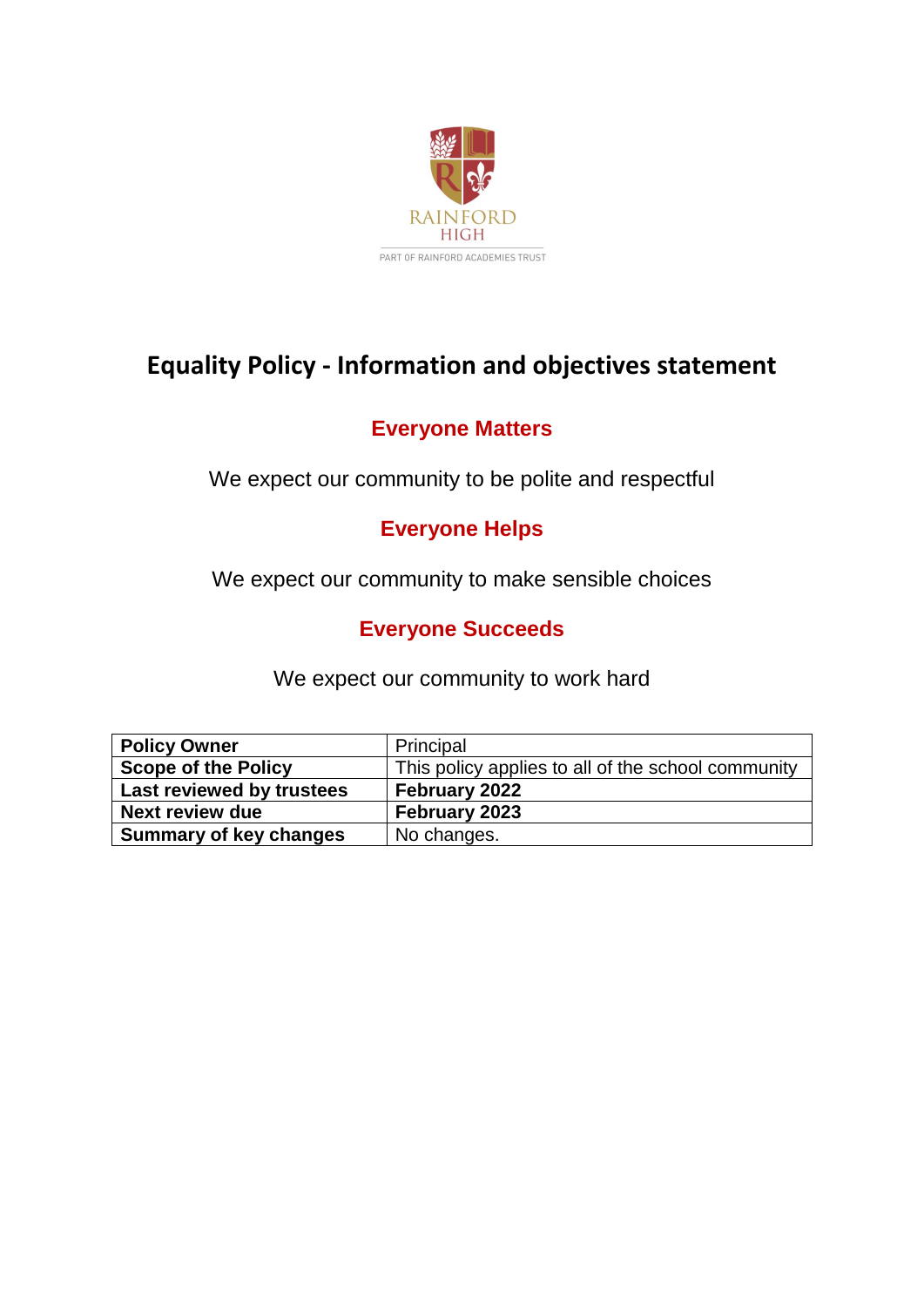### **Contents**

- 1. Aims
- 2. Legislation and guidance
- 3. Roles and responsibilities
- 4. Eliminating discrimination
- 5. Advancing equality of opportunity
- 6. Fostering good relations
- 7. Equality considerations in decision-making.
- 8. Equality objectives
- 9. Monitoring arrangements
- 10. Links with other policies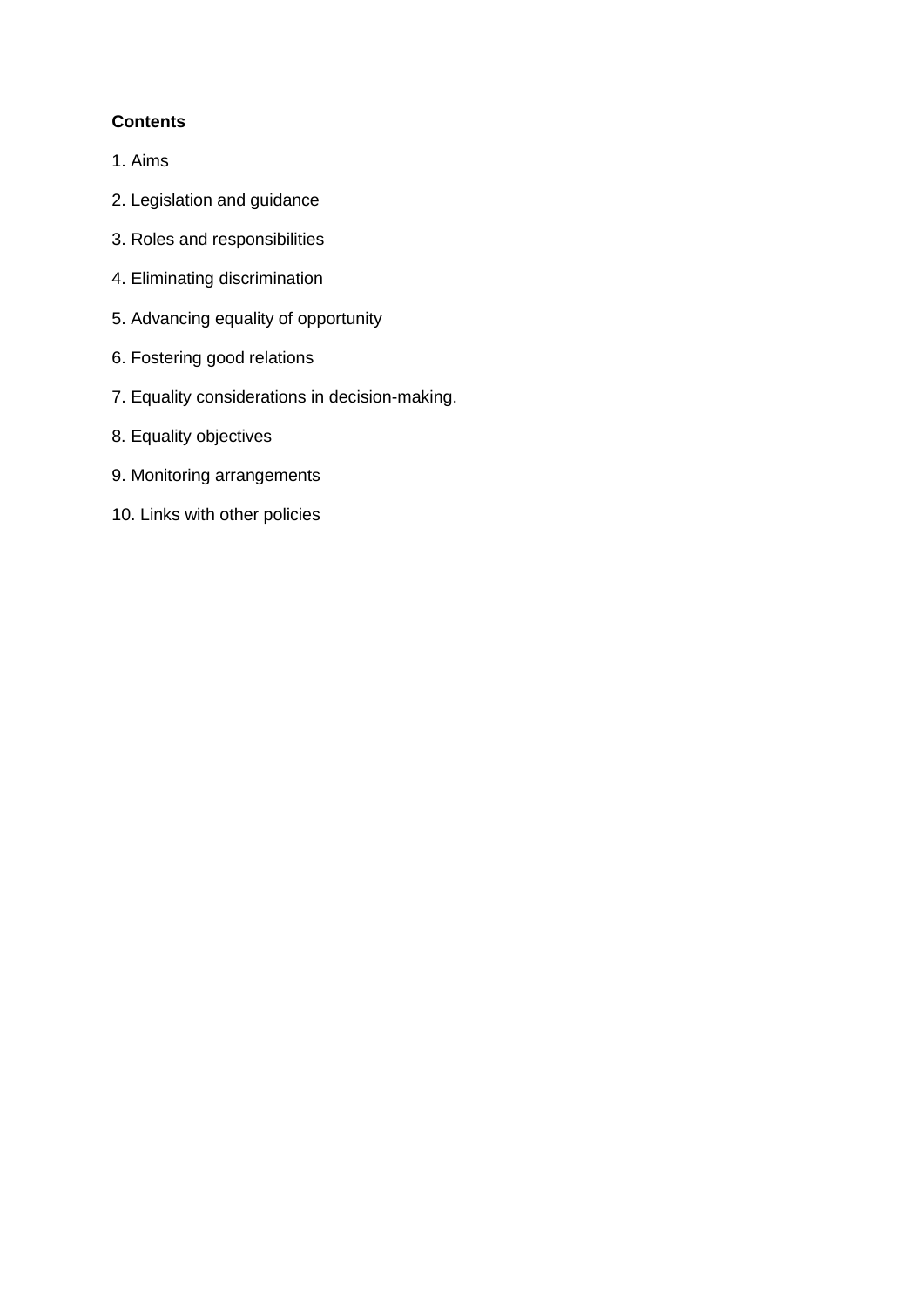#### **1. Aims**

Our school aims to meet its obligations under the public sector equality duty by having due regard to the need to:

- Eliminate discrimination and other conduct that is prohibited by the Equality Act 2010
- Advance equality of opportunity between people who share a protected characteristic and people who do not share it
- Foster good relations across all characteristics between people who share a protected characteristic and people who do not share it

#### **2. Legislation and guidance**

This document meets the requirements under the following legislation:

- The Equality Act 2010, which introduced the public sector equality duty and protects people from discrimination
- The Equality Act 2010 (Specific Duties) Regulations 2011, which require schools to publish information to demonstrate how they are complying with the public sector equality duty and to publish equality objectives

This document is also based on Department for Education (DfE) guidance: The Equality Act 2010 and schools.

This document also complies with our funding agreement and articles of association.

#### **3. Roles and responsibilities**

The board of trustees will:

Ensure that the equality information and objectives as set out in this statement are published and communicated throughout the school, including to staff, students and parents, and that they are reviewed and updated at least once every four years

Delegate responsibility for monitoring the achievement of the objectives on a daily basis to the Principal

The equality link trustee will:

- Meet with the designated member of staff for equality at least once a year and other relevant staff members, to discuss any issues and how these are being addressed
- Ensure they're familiar with all relevant legislation and the contents of this document
- Attend appropriate equality and diversity training
- Report back to the full board of trustees regarding any issues
- The Principal will:
- Promote knowledge and understanding of the equality objectives amongst staff and students
- Monitor success in achieving the objectives and report back to trustees
- The designated member of staff for equality will: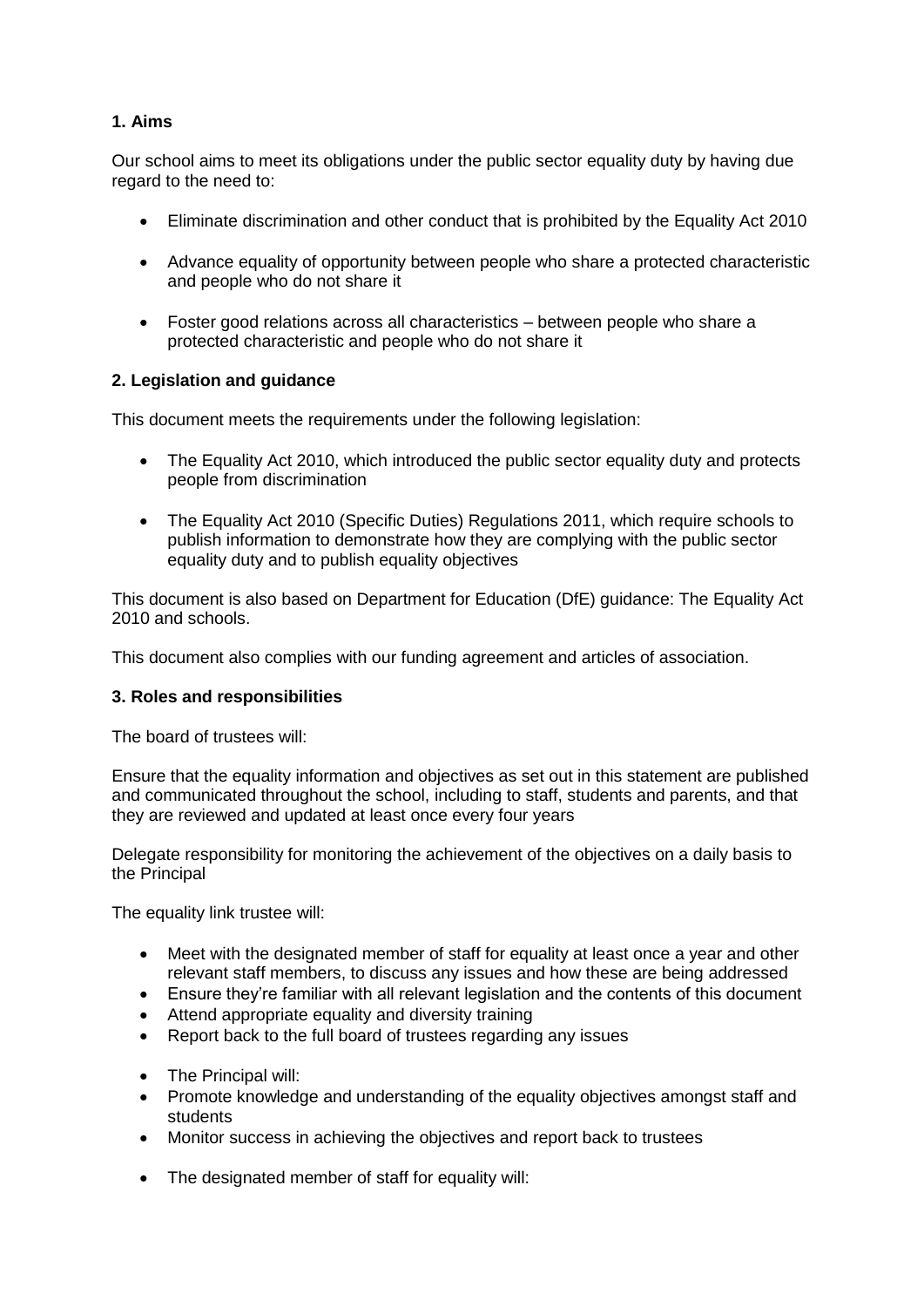- Support the Principal in promoting knowledge and understanding of the equality objectives amongst staff and students
- Meet with the equality link governor at least once a year to raise and discuss any issues
- Support the Principal in identifying any staff training needs, and deliver training as necessary

All school staff are expected to have regard to this document and to work to achieve the objectives as set out in section 8.

#### **4. Eliminating discrimination**

The school is aware of its obligations under the Equality Act 2010 and complies with nondiscrimination provisions.

Where relevant, our policies include reference to the importance of avoiding discrimination and other prohibited conduct.

Staff and trustees are regularly reminded of their responsibilities under the Equality Act, for example during meetings. Where this has been discussed during a meeting it is recorded in the meeting minutes.

New staff receive training on the Equality Act as part of their induction, and all staff receive refresher training every three years.

The school has a designated member of staff for monitoring equality issues, and an equality link governor. They regularly liaise regarding any issues and make senior leaders and trustees aware of these as appropriate.

#### **5. Advancing equality of opportunity**

As set out in the DfE guidance on the Equality Act, the school aims to advance equality of opportunity by:

- Removing or minimising disadvantages suffered by people which are connected to a particular characteristic they have (e.g. students with disabilities, or gay students who are being subjected to homophobic bullying)
- Taking steps to meet the particular needs of people who have a particular characteristic (e.g. enabling Muslim students to pray at prescribed times)
- Encouraging people who have a particular characteristic to participate fully in any activities
- In fulfilling this aspect of the duty, the school will:
- Publish attainment data each academic year showing how students with different characteristics are performing
- Analyse the above data to determine strengths and areas for improvement, implement actions in response and publish this information
- Make evidence available identifying improvements for specific groups (e.g. declines in incidents of homophobic or transphobic bullying)
- Publish further data about any issues associated with particular protected characteristics, identifying any issues which could affect our own students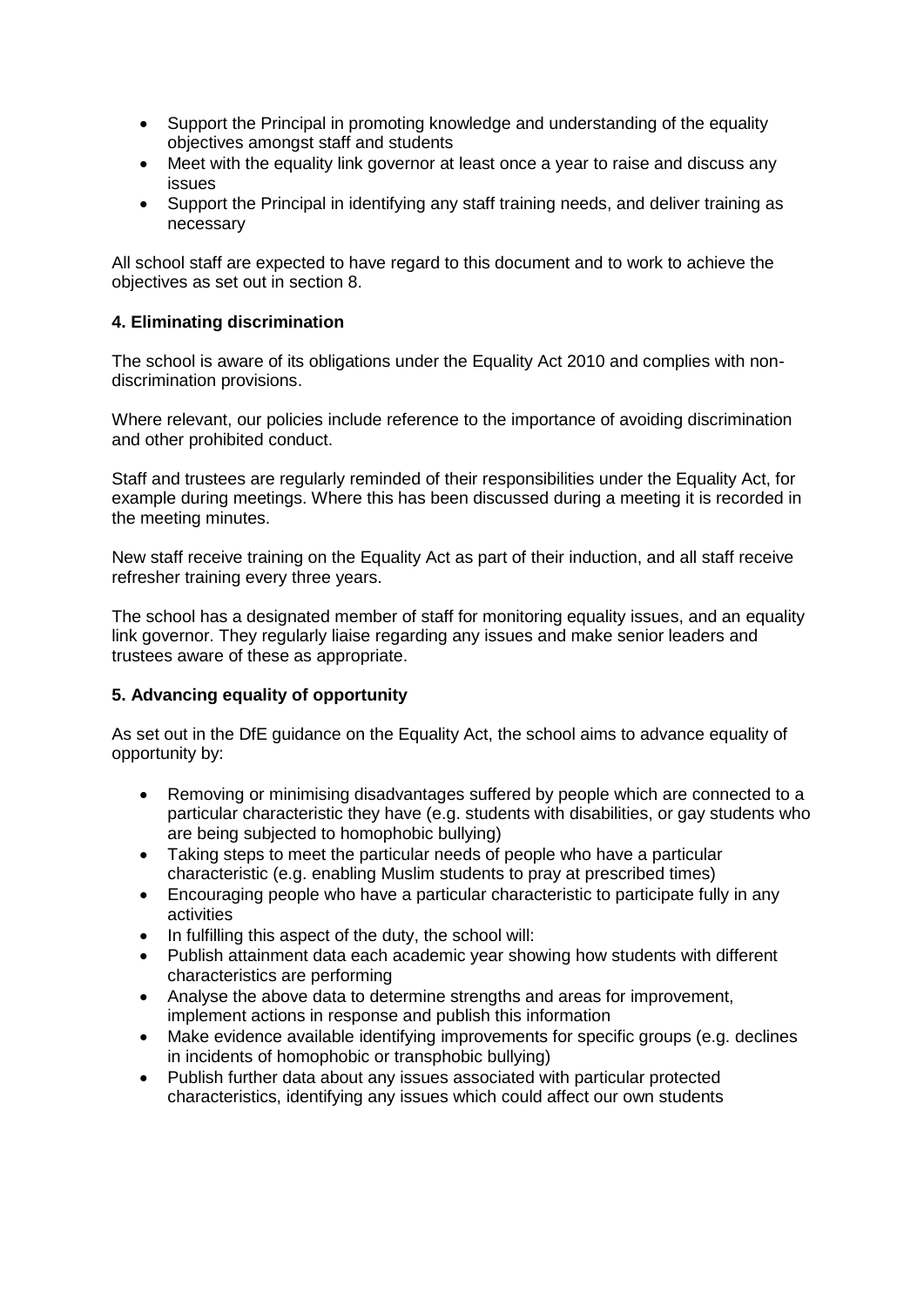#### **6. Fostering good relations**

The school aims to foster good relations between those who share a protected characteristic and those who do not share it by:

- Promoting tolerance, friendship and understanding of a range of religions and cultures through different aspects of our curriculum. This includes teaching in RE, citizenship and personal, social, health and economic (PSHE) education, but also activities in other curriculum areas. For example, as part of teaching and learning in English/reading, students will be introduced to literature from a range of cultures
- Holding assemblies dealing with relevant issues. Students will be encouraged to take a lead in such assemblies and we will also invite external speakers to contribute
- Working with our local community.
- Encouraging and implementing initiatives to deal with tensions between different groups of students within the school. For example, our school council has representatives from different year groups and is formed of students from a range of backgrounds. All students are encouraged to participate in the school's activities, such as sports clubs.

We have developed links with people and groups who have specialist knowledge about particular characteristics, which helps inform and develop our approach

#### **7. Equality considerations in decision-making**

The school ensures it has due regard to equality considerations whenever significant decisions are made.

The school always considers the impact of significant decisions on particular groups.

#### **8. Equality objectives**

*.* 

Objective 1: To join the Disability Confident Employer scheme and achieve Level 1 by December 2019 to ensure there is not an under-representation of people with disabilities in the school workforce.

Objective 2: To narrow the gap between vulnerable groups of students and other students in access to homework and revision support, and in this way to reduce or remove inequalities in attainment throughout the school, particularly inequalities relating to the protected characteristics listed in the Equality Act

Objective 3: To improve attendance for those students with pupil premium funding, across the academic year, by reducing incidental absences. The gap between attendance for disadvantage and non-disadvantaged students will decrease by at least 50% from the previous academic year.

Objective 4: To ensure all relevant policies contain an equality statement, as part of the annual/ biannual review of policies thus reinforcing the academies commitment to equality.

Objective 5: To reduce incidents of unacceptable behaviour, including the use of homophobic, sexist and racist language by students in the academy, through the consistent application of the school ethos.